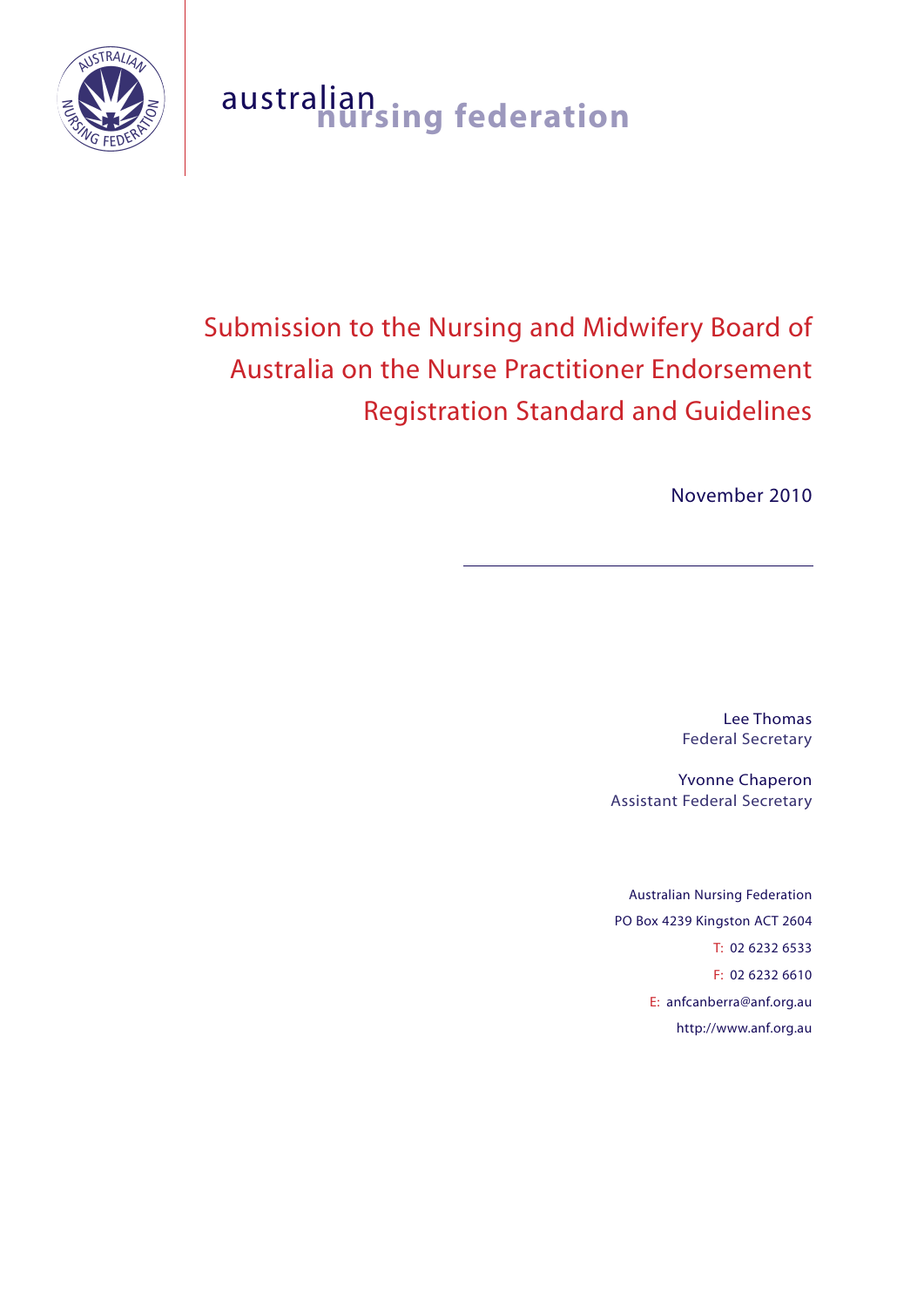# 1. Introduction

The Australian Nursing Federation (ANF) was established in 1924. The ANF is the largest professional and industrial organisation in Australia for nurses and midwives, with Branches in each State and Territory of Australia.

The core business for the ANF is the professional and industrial representation of our members and the professions of nursing and midwifery.

With a membership of over 196,000 nurses and midwives, members are employed in a wide range of enterprises in urban, rural and remote locations in both the public and private health and aged care sectors.

The ANF participates in the development of policy relating to: nursing and midwifery practice, professionalism, regulation, education, training, workforce, and socio-economic welfare; health and aged care, community services, veterans' affairs, occupational health and safety, industrial relations, social justice, human rights, immigration, foreign affairs and law reform.

The ANF is pleased to provide comment to the Nursing and Midwifery Board of Australia (NMBA) regarding the revised nurse practitioner endorsement registration standard and proposed guidelines. The ANF, in consultation with the State and Territory Branches, has considered these draft documents with specific feedback detailed below.

## 2. Registration standard: Endorsement as a nurse practitioner

#### Requirements

Point b) of the requirements to be eligible for endorsement as a nurse practitioner states that the nurse must be able to demonstrate 'advanced nursing practice'. The definition provided in the Standard is for 'advanced practice nursing' not 'advanced nursing practice'. One of these terms describes a level of practice and the other describes the level at which an individual nurse is practising. For clarity of the requirement there should be consistent use of terminology in the document. As the requirements apply to an individual nurse then the consistent term to be used in the Standard should be 'advanced nursing practice'. A definition of this term should be included in the Standard.

In relation to point d), the ANF requests that the NMBA acknowledge prior undertakings of jurisdictions to recognise the qualifications of current nurse practitioner candidates. In some cases these qualifications do not mirror the NMBA requirements in the revised Registration standard: Endorsement as a nurse practitioner. These commitments to current candidates should still be honoured.

ANF believes that in addition to recognition of formal qualifications at masters level, consideration should be given to candidates that can demonstrate equivalence.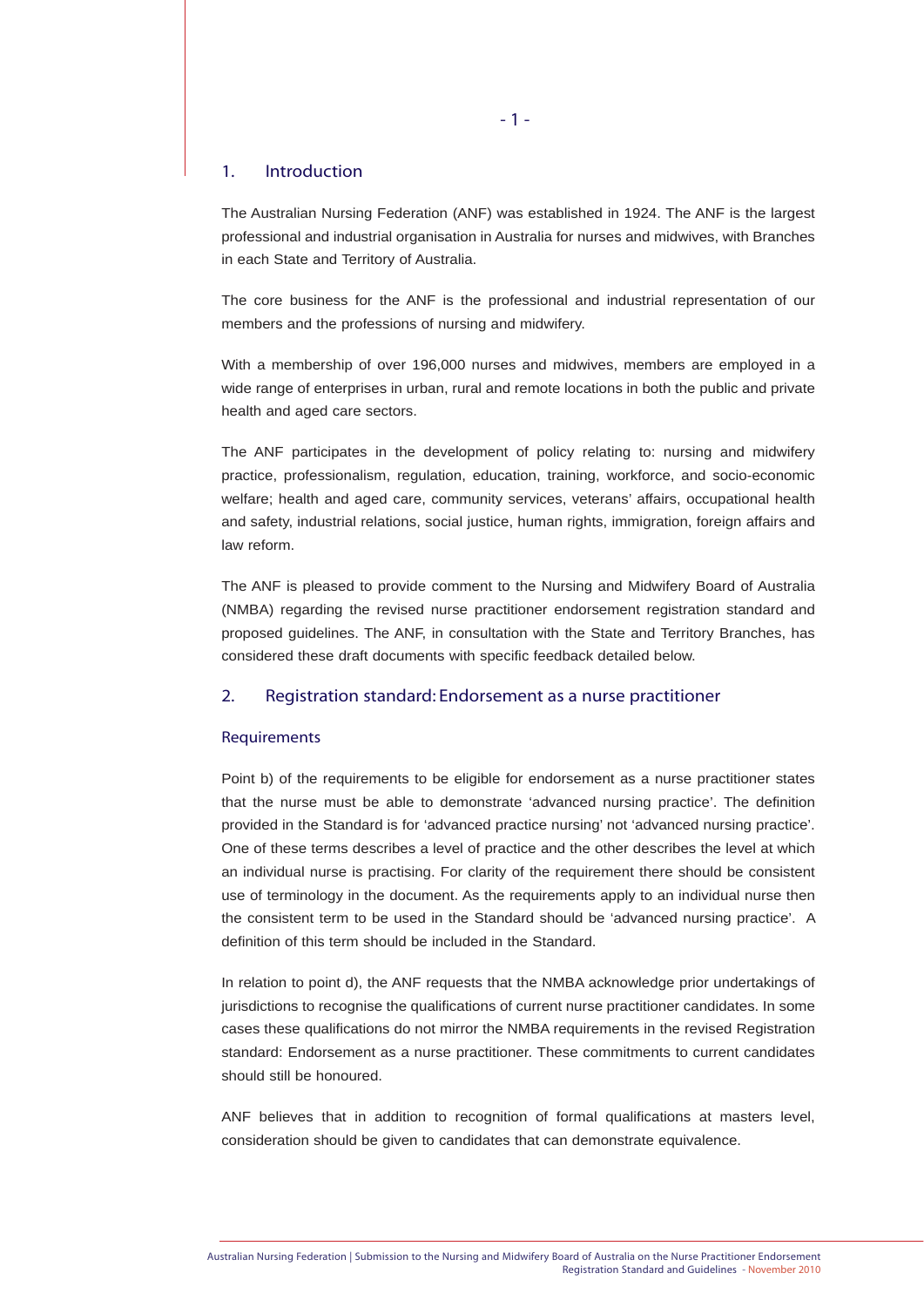In point e) of the requirements to be eligible for endorsement as a nurse practitioner, the nurse must demonstrate 'an extra ten hours of participation in continuing professional development (CPD) per year in addition to the 20 hours of participation required each year for general registration. This requirement should be consistent with the wording in the NMBA CPD Registration Standard which stipulates that registered nurses who hold endorsement as nurse practitioners under the National Law must complete at least 10 hours per year in education related to their endorsement. Specifying that those additional 10 hours of CPD per year must include prescribing, diagnostic investigations, consultation and referral is a limited view of the nurse practitioner role and scope of practice. Not all nurse practitioners undertake these activities.

The wording in section e) should be amended to:

e) an extra ten (10) hours of participation in continuing professional development (CPD) per year in addition to the 20 hours of participation required each year for general registration (that is, 30 hours in total of CPD each year). This CPD must be relevant to a nurse practitioner's scope of practice in education related to their endorsement. It is recommended that, where appropriate, the additional CPD addresses: prescribing and administration of medicines; judicious use of diagnostic investigations; and consultation and referral, where the nurse practitioner has authority to prescribe and order diagnostic investigations.

#### **Definitions**

In the definition of nurse practitioner there is a typographical error in the second sentence. It should state '...authorised to function autonomously and collaboratively in an advance**d** and extended clinical role.' The reference provided for this definition should be abbreviated as for the definitions provided for advanced practice and competency standards, not listed in full. It should state (ANMC, 2006).

#### **References**

The two references provided are incorrectly presented and incomplete. They should state:

Australian Nursing and Midwifery Council. (2006). *National Competency Standards for the Nurse Practitioner*, ANMC, Canberra.

Nursing and Midwifery Board of Australia. (2010). *Guidelines: Endorsement as a nurse practitioner*, NMBA, Melbourne.

#### 3. Guidelines: Endorsement as a nurse practitioner

#### Introduction

Paragraph 3 in the introduction states that 'This *Registration standard* describes the requisite skills, knowledge and experience required for endorsement as a nurse practitioner.' The Standard describes the requisite qualification and experience. It doesn't describe the 'requisite skills and knowledge".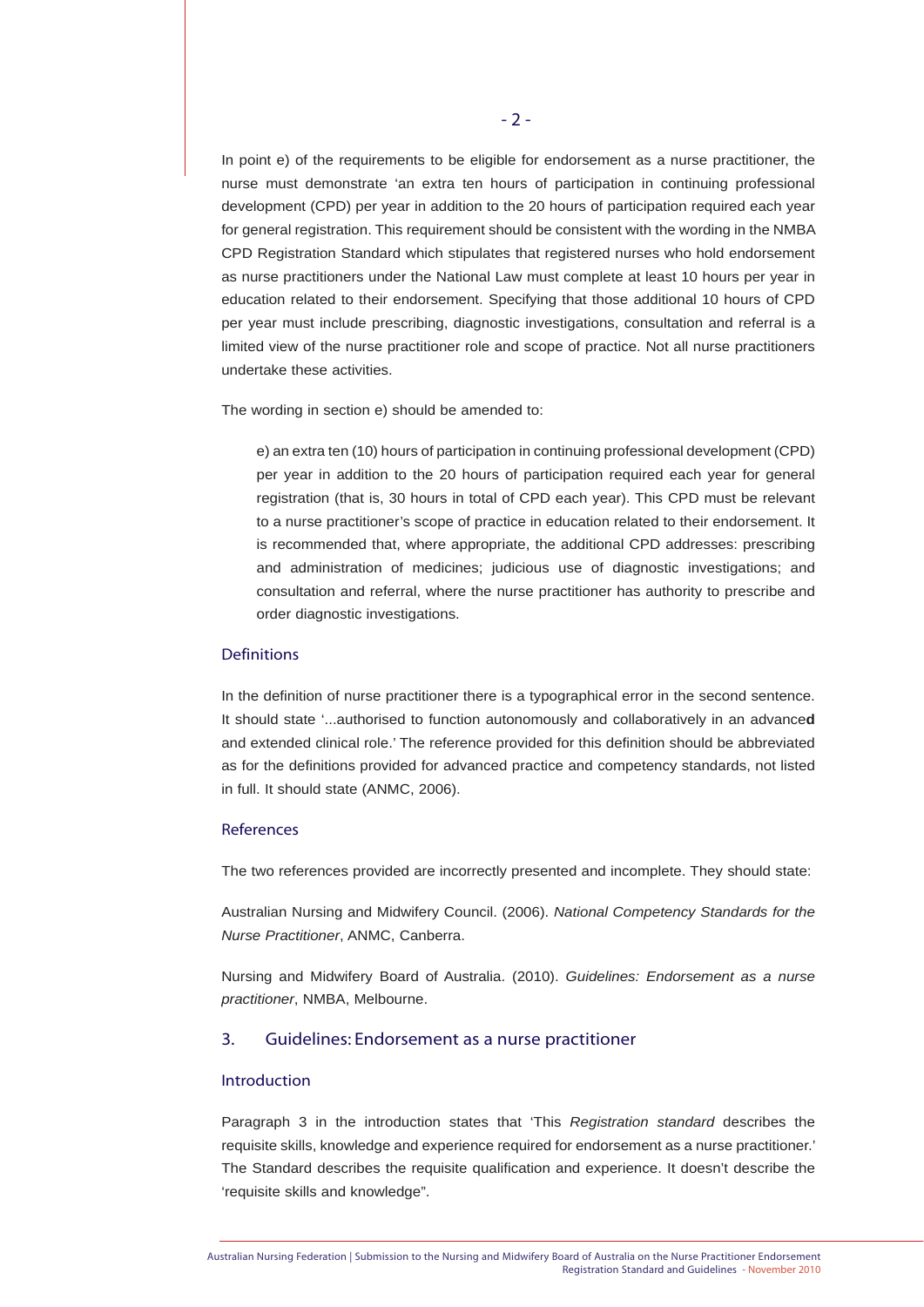In the listing of the parties for whom the Guidelines have been developed to provide direction and information, dot point 4 should state employers of nurse practitioners or employers of health practitioners.

The footnote for this section should be amended to delete 'as enacted in participating jurisdictions' as the National Law is now enacted in all states and territories.

#### Application for endorsement as a nurse practitioner

Dot point 5 of the listed requirements that an applicant seeking endorsement as a nurse practitioner must be able to demonstrate relates to CPD. Reference to 'specified CPD' should be removed. This dot point should be amended to:

• an extra 10 hours of participation in continuing professional development (CPD) per year in addition to the 20 hours of participation required each year for general registration (that is, 30 hours in total of CPD each year). This CPD must be relevant to a nurse practitioner's scope of practice demonstrated in the undertaking of education related to their endorsement.

#### Table 1 – Model for endorsement as a nurse practitioner

Requirement 1 (general registration) – Details section (remove the 's' from nurses), should read as:

1. an applicant who has not had general registration as a registered nurse in Australia previously and is applying for initial registration in the general category of nurse as a registered nurse.

Requirement 2 (advanced nursing practice) – Details section, definition should be of advanced nursing practice not advanced practice nursing (see explanation above in point 2 of submission). How do nurses prove that they have been undertaking advanced nursing practice?

Requirement 5 (CPD) – Details section (should be consistent with the wording in the NMBA CPD Registration Standard), should read as:

This additional CPD participation must be relevant to the scope of practice of the nurse practitioner. It is recommended that, where appropriate, the additional CPD addresses:

- 1. prescribing and administration of medicines
- 2. judicious use of diagnostics investigations and
- 3. consultation and referral where the nurse practitioner has authority to prescribe and order diagnostic investigations.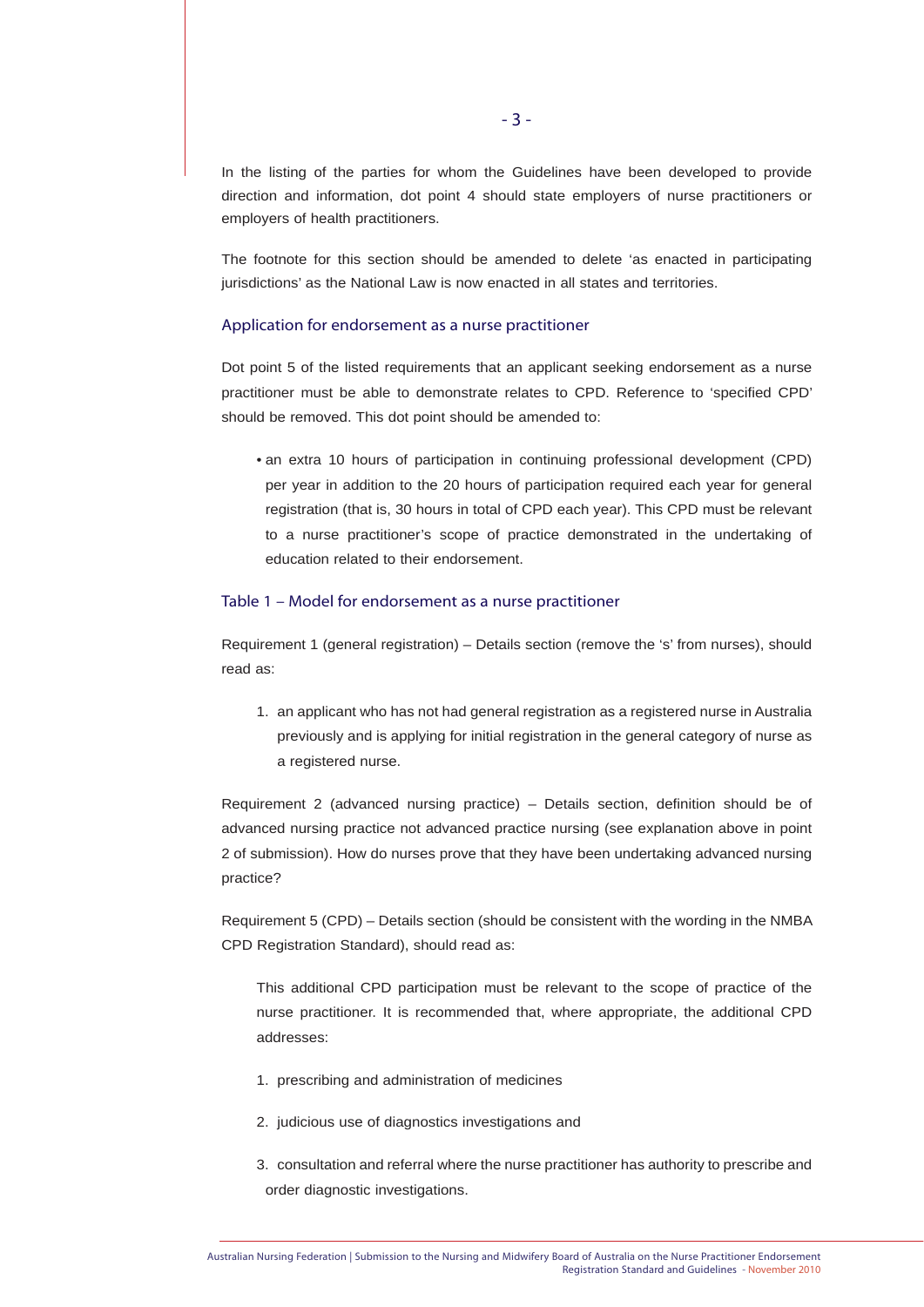#### Requirements for continuing recognition as a nurse practitioner

This section should also include professional indemnity insurance arrangements in addition to CPD and recency of practice, as one of the requirements for annual renewal of registration.

Continuing professional development section – paragraph 3 should be amended to remove reference to 'specified' CPD and should be consistent with the wording in the NMBA CPD Registration Standard which requires that the additional CPD be related to the endorsement. Wording in this paragraph should read as:

Nurse practitioners are required to undertake an additional 10 hours of CPD per year, in addition to the 20 hours of CPD required for general registration. This CPD must be relevant to a nurse practitioner's scope of practice demonstrated in the undertaking of education related to their endorsement. It is recommended that, where appropriate, the additional CPD addresses: prescribing and administration of medicines; judicious use of diagnostics investigations; and consultation and referral where the nurse practitioner has authority to prescribe and order diagnostic investigations.

#### Safety and quality framework

Is this section of the document the actual Safety and Quality Framework (SQF) or is it referring to a separate document developed by the NMBA. If this is a separate document, where is this available? A reference for the NMBA SQF for Nurse Practitioners should be included.

The elements of the SQF should be listed after the first paragraph, before the explanation of the action to be taken by the NMBA if a nurse practitioner fails to comply.

#### Code of professional conduct and ethics

Referencing for this section needs to be completed. This sentence should be amended to read as:

The Board has approved and adopted the *Code of Professional Conduct for Nurses in Australia* (ANMC, 2008; adopted NMBA, 2010) and the *Code of Ethics for Nurses in Australia* (ANMC, RCNA and ANF, 2008; adopted NMBA, 2010) as a component of the Professional Practice Framework (PPF) with which nurse practitioners must comply.

## National competency standards

The reference in this section is incorrect. The date listed for this reference is 2005 and should be amended to 2006.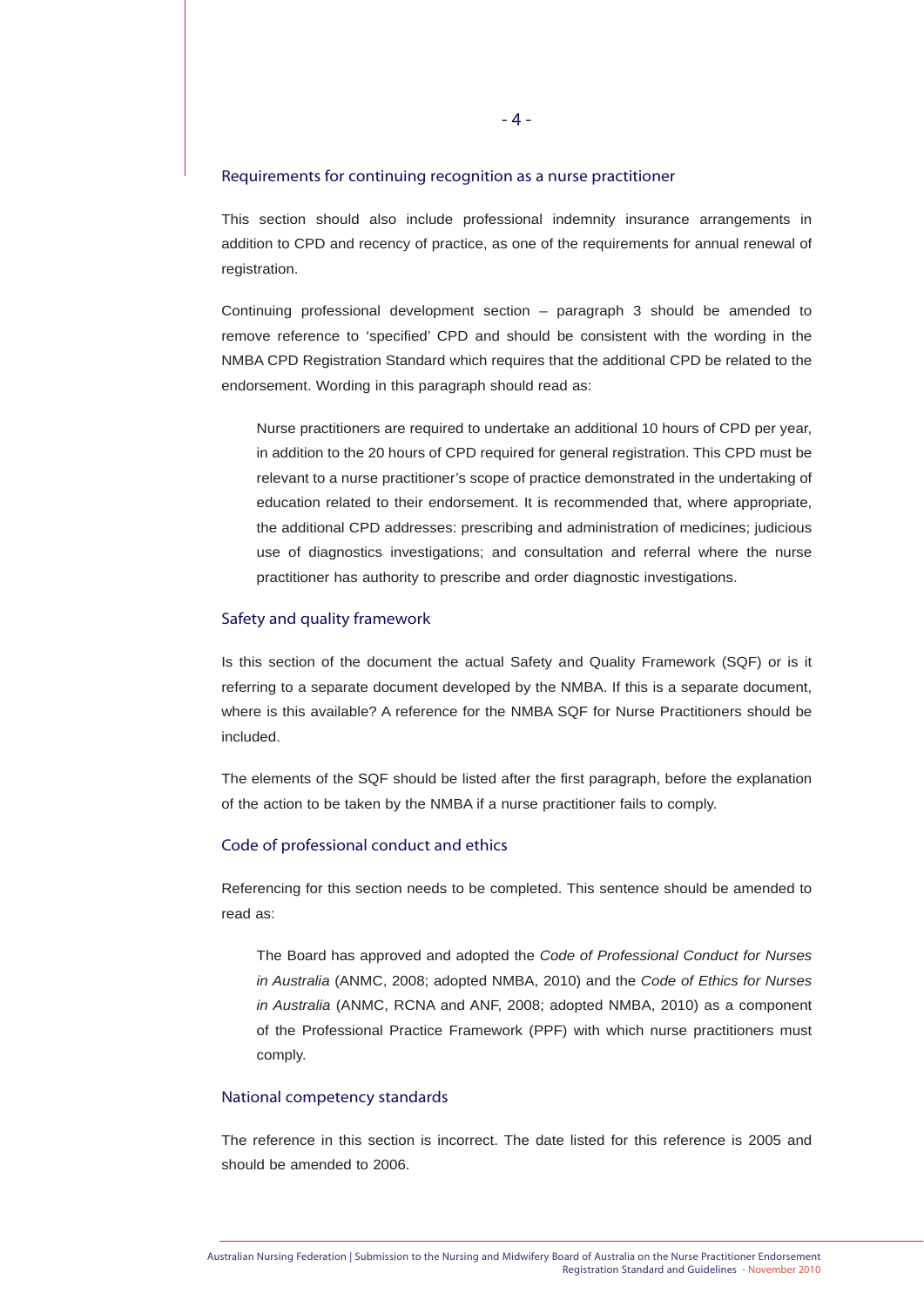# Mandatory reporting

For consistency with the NMBA guideline, this section should be titled 'Mandatory notifications'. The final sentence in this section should state:

The Board's *Guideline on mandatory notifications* is available on the Board's website at www.nursingmidwiferyboard.gov.au under *Codes and guidelines*.

The NMBA *Guideline for mandatory notifications* should be included in the references.

# Endorsement as a nurse practitioner does not give automatic access to the MBS and **PBS**

This heading should be amended to 'Access to the MBS and PBS'. The heading should then be the first sentence in this section. The first paragraph of this section should read as:

Endorsement as a nurse practitioner does not give automatic access to the MBS and PBS. The nurse practitioner must be approved as a participating nurse practitioner by applying for a prescriber and/or provider number to Medicare Australia. The discretion to authorise access to the MBS and PBS remains with Medicare Australia. The process of authorisation through Medicare is a process additional to endorsement by the Board to practise as a nurse practitioner.

Clarification is sought as to the meaning of 'a process managed by agencies other than the Board' at the end of the last sentence in the first paragraph in this section.

#### Prescribing authority and compliance with state or territory legislation

The second paragraph in this section should be amended to read as:

It is outside the Board's jurisdiction to specify a distinct formulary of medicines for the area of practice of each nurse practitioner. The prescribing requirements are properly related to a nurse practitioner's employment conditions and the relevant legislation relating to medicines within each jurisdiction. Failure of a nurse practitioner to practise and prescribe within this scope of practice will result in investigation by the Board.

#### Collaborative arrangements

The reference to the date of the *National Competency Standards for the Nurse Practitioner* in the first sentence of this section is incorrect. The date listed for this reference is 2005 and should be amended to 2006.